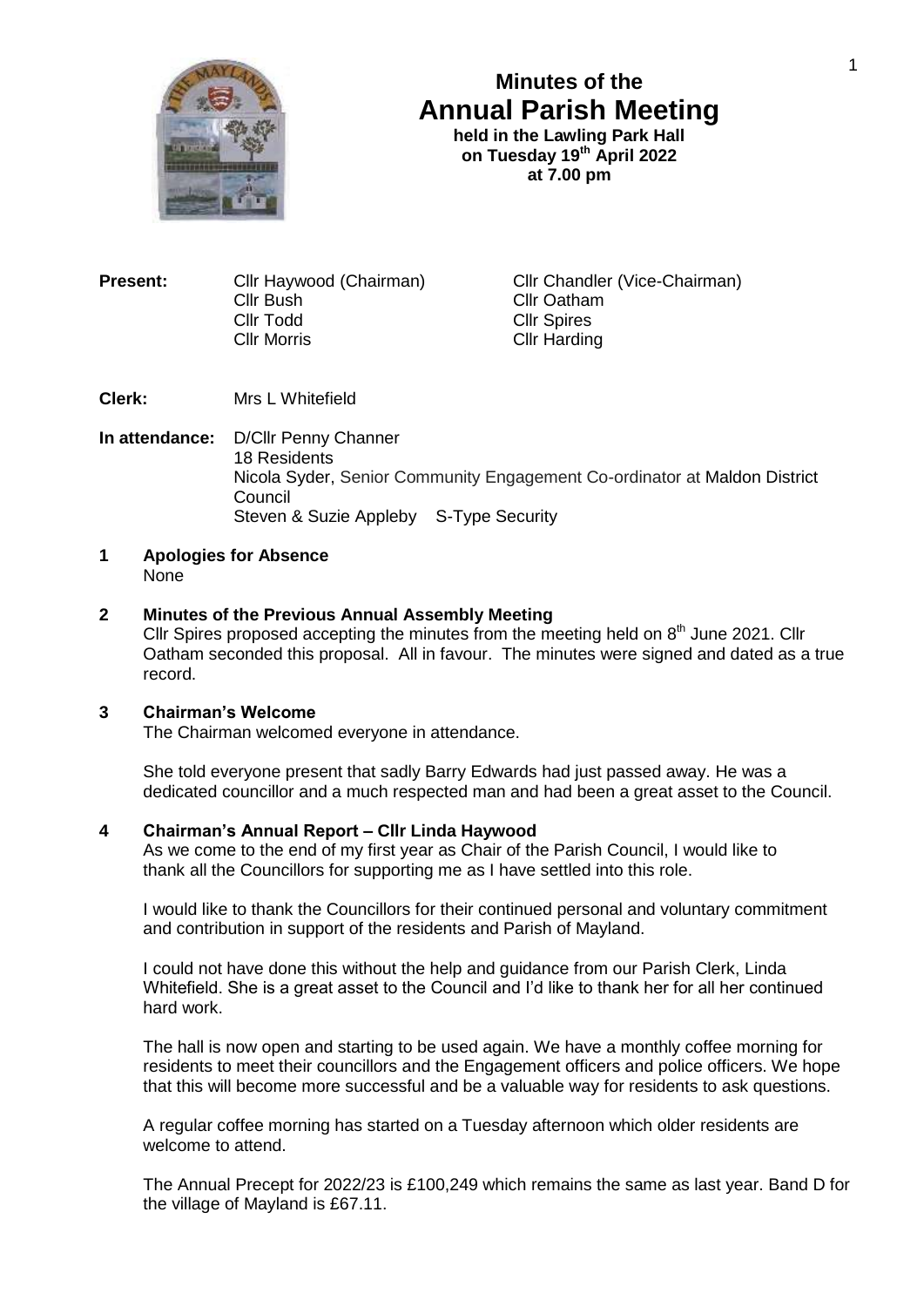We have added a lot of new equipment in the park this year. A new slide and space climber have proved very popular with the youngsters and we have now added a replacement zip wire. We have also resurfaced areas under the roundabout and the swings. We have recently purchased 5 picnic benches which will be placed in the park ready for the summer. A nest swing will be installed later this month which can be used for abled and disabled children.

Our groundsmen and contractors have kept the park looking at its best and we have won 3 awards this year from the Essex Playing Field Association for the best kept park. We have recently had a tree survey done and a plan was produced. This will let us know what work needs doing in the park and which trees need attention. It is a pleasure to walk around and see adults and young people enjoying the facilities in the park. We are in the process of producing a 10 year plan so that we can organise what projects will take place next.

Our latest plaque placed on the memorial garden wall, was to commemorate Miriam Holden who did so much for The Maylands throughout her life.

I would like to thank our dedicated volunteers who litter pick weekly and help to trim back and tidy areas around our village whenever it is needed. Essex County Council supplied 20 tons of stones and over a week they resurfaced a long section of our seawall that needed doing. A hard job that has been appreciated by many of our regular walkers.

The Parish council continues to maintain its positive working relationships with both Maldon District Council and Essex County Council and we welcome the support of our district Councillors at our Parish Meetings.

The Parish council continues its commitment in working together with the residents of our village and we appreciate those who attend our Parish Meetings and contribute in any way to the upkeep of our village.

#### **5 Maldon District Council**

District Councillor Penny Channer gave a report about work achieved in the district:

- 2021/22 has been a challenging one for Maldon District Council. They have been impacted by Covid but despite this, much has been achieved.
- Assistance with the vaccination program by using Council offices
- Support for Local businesses, distributing well over £10 million of government funding
- Core services have been maintained despite shortage of drivers to collect waste and recycling.
- Delivered an environment health service whilst meeting increased challenges
- Adopted our primary action strategy to bring about positive change in the district and this strategy was praised by Essex County Council
- Local Development Plan is being reviewed. The deadline has passed but everyone was urged to respond to the survey.
- IT systems were not impacted by the cyber-attack in December 2021 and were short listed for work placed transformation award – future ways of working
- Jointly secured a local digital fund of £280,000 in Colchester and Tendring to develop a dynamic task allocation tool
- Developed and improved a new quality, diversity and inclusion policy to focus on how we can support and engage better in our communities
- In November, we launched "enough is enough" which was a campaign highlighting the recent increase in unacceptable behaviour towards our staff and members.
- Council tax was increased by £5 for a Band D resident which amounts to 42p per month.
- Government issuing £150 refund for those in Band A to D
- Will be looking at commercial activities to generate income due to the impact of Covid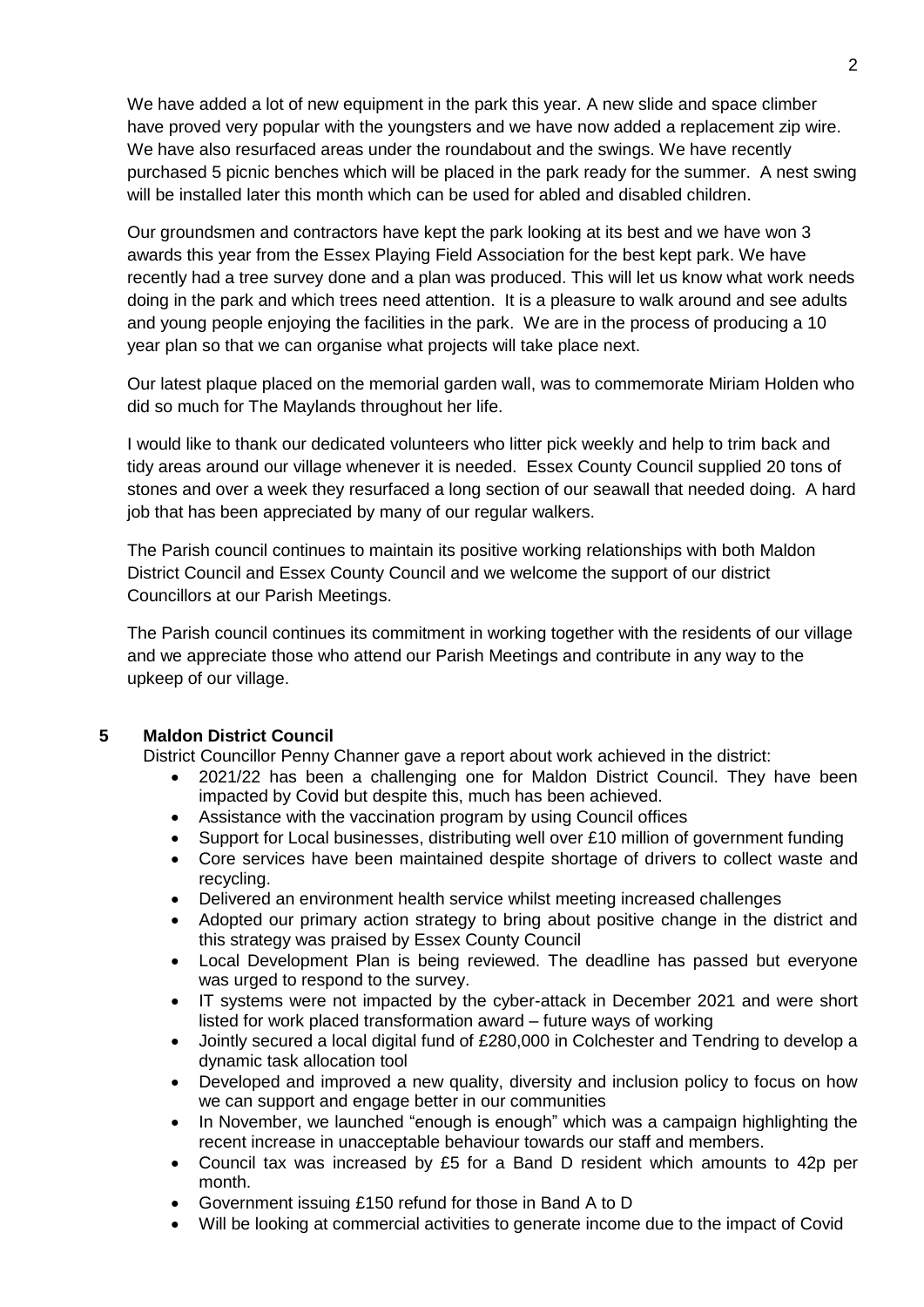## **6 Engagement Officers**

Nicola Syder gave a report about work carried out by the Engagement officers:

- Team quite broad across the district
- Officers patrol the recreation ground, the sea wall, the shops, dog walking, parking.
- During the patrols, they try to engage with dog walkers, members of the public, and educate people about dog fouling, littering and parking by the school and in Bakersfield. They work alongside SEPP (South Eastern Parking Partnership) who are responsible for on street parking in the district. Can work together to see what can be improved and whether restrictions in place are working. The 3PR scheme is something to look into which SEPP runs with other schools where children encourage their parents to park sensibly.
- Gary oversees any anti-social behaviour which has been more active in the last 12 months. Can contact him if have any issues.
- PC Rosie Smith is a community police officer who wants to create hubs around the district for residents to ask questions.
- Officers are awaiting an accreditation which will provide certain powers to them. They can issue Fixed Penalty Notices, can confiscate alcohol and tobacco from under 16 years old and can deal with begging. They don't have the power to arrest so they try to engage and educate before going down that route.
- Speed enforcement patrols are an option, with another site being up and running soon in Mayland for patrolling.
- To have regular meetings with Clerks in area to engage and make sure that services provided are ones that are needed. Every parish is different.

## **7 S-Type Security Company**

Steven Appleby gave a report about work carried out by the Security officers:

- There have been 30+ drug related incidents in the village
- Carry out mobile patrols at night engage with kids, introduce themselves, be friendly, turn them around
- An increase in drug incidents coming from Hullbridge to Dengie areas
- Antisocial behaviour incidents dealt with like music playing loudly
- Rely on residents to ring them and they can go and deal with incident
- Getting their own accreditation to have same powers as Engagement officers and can make citizens arrests.
- Have some of biggest track records with Essex Police for arrests
- Had to reduce hours the last 2 months so not as many patrols but often use undercover patrols to catch people. More effective.
- All officers have dash cams, body cams
- Young people now know who officers are and move on when approached
- Shops are better and not so many drug incidents, cars parking
- Number available on signs for residents to report

#### **8 Lawling Park Committee – Cllr Peter Spires**

May I begin by extending my thanks to the Lawling Park Committee for meeting virtually during Covid lockdown and now playing catch up in the running of Lawling Park.

The Lawling Park Committee is responsible for the development and maintenance of facilities within the park area, the Lawling Park Hall and both car park areas.

The current 10 year plan has come to an end having achieved the following:

- Pathways: Katonia car park to Bakersfield car park resurfaced with 5mm granite
- Bakersfield walk resurfaced with 8mm stone on bitumen bond
- Installation of a memorial wall, seating, flagpole and garden
- BMX course addition, the movement of earth and shaping
- Tree planting to Southern and Western boundaries, infill of gaps.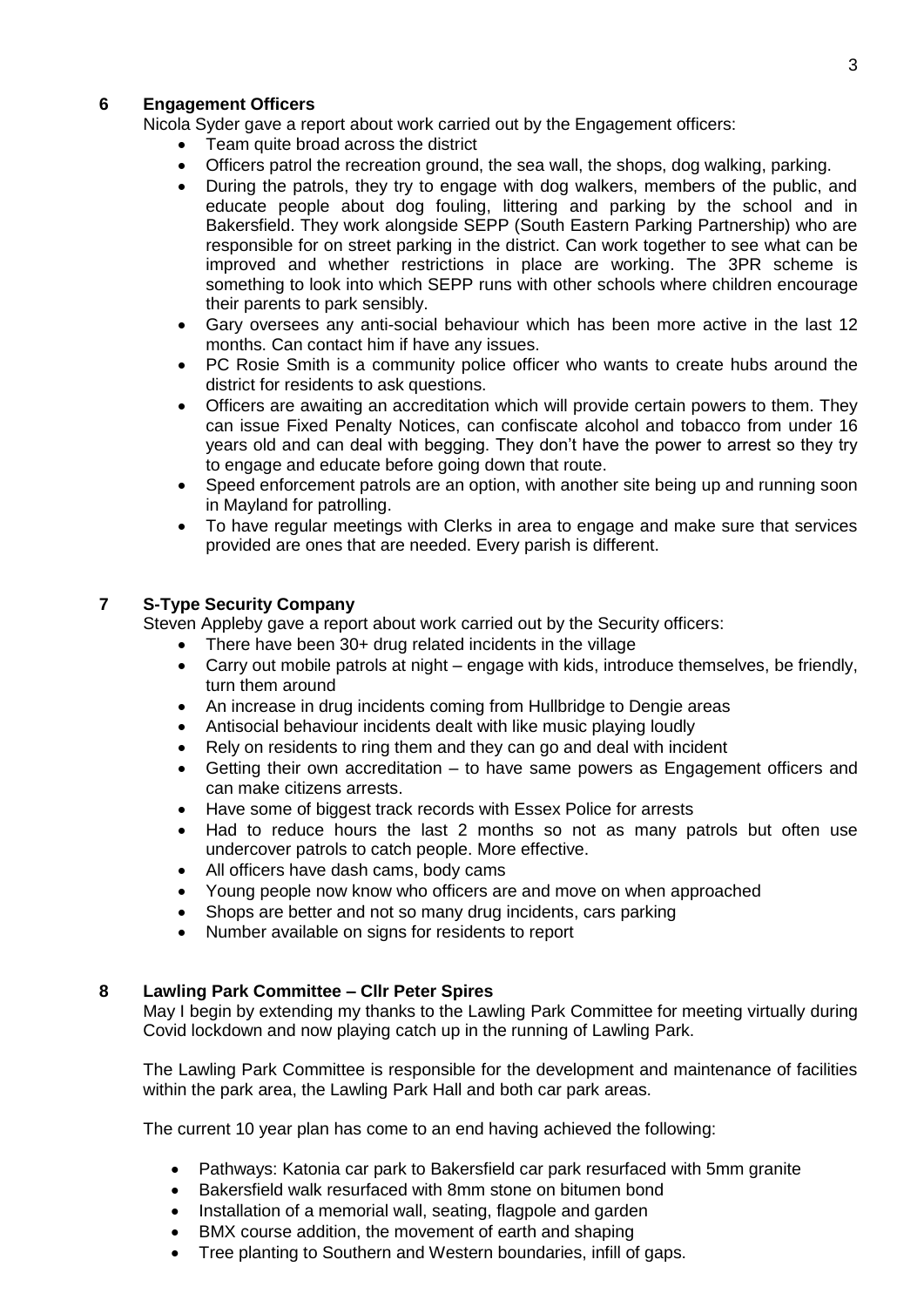- Cleared existing western woodland brushwood to make a pathway through.
- Container relocated to behind school adjacent to Katonia car park
- Youth play area: New Cable slide including upgrade of safety surface, New high slide and safety surface, New Space climber and safety surface, Twin swings – upgrade of safety surface new seats and chains, beam swing – upgrade of safety surface and overhaul of timbers, Millennium roundabout – new bearings and safety surface.
- Children's Play area New swings for children up to 2 years old, New interaction game Sona Sutu, 3 x Picnic benches
- External all weather installation of Urbanix 8 piece gym apparatus and safety surface.
- Essex County Council funded a surface water level drainage scheme along the Eastern boundaries of the park and has helped reduce surface water.
- Refurbishment of Lawling Park Hall included an addition of changing rooms, showers, toilets, clerk's office, stage, storage room, cupboards and kitchen. Booking has not yet returned to pre Covid levels. Interested users should contact the Clerk.

Project listing for the next 10 year plan is now under discussion. Your suggestions are welcome.

# **9 Neighbourhood Plan Committee – Cllr Peter Spires**

May I begin by extending my thanks to the Neighbourhood Committee for meeting virtually during Covid and new members playing catch-up.

The Neighbourhood Plan is required to be compatible with both Central Government NPPF (National Planning Policy Framework) and Maldon District's approved LDP (Local Development Plan), which is currently under an update review to be completed by 2024.

Having collated evidence from many surveys, we have engaged Troy Planning to complete the final stages of our Neighbourhood Plan on our behalf. This may take us to 2024 as NP compliance is dependent upon MDC's updated review.

Once the Neighbourhood Plan has been approved and added to the LDP, it informs planning law requirements which entitle a larger proportion (25%) of the Community Infrastructure Levy to the Parish when planning applications are approved and completed.

# **10 Orchard Management Committee – Cllr Nigel Todd**

Since we purchased the orchard behind North Drive, we have had a meeting with the Tree preservation officer from Maldon District Council who helped us to decide the best way forward for the land.

He advised us to create an Orchard Management Committee and Cllr Chandler was voted to be the Chairman and Cllr Todd as the Vice-Chairman.

We are in the process of getting planning permission for change of use to a nature reserve and to allow us to trim back the brushwood to create footpaths and glades.

The entrance and ditch have been cleared by our village volunteers and it was suggested we put in a rise and fall pond which we have been awarded a grant for. Going forward we are aiming to make the entrance and some of the paths inside disabled friendly so it can be used by everyone.

# **11 Public Questions**

1) Does Maldon District Council have a view of the comment made in the Tory conference in October 2021 about focusing on Brownfield land for housing instead of Greenfield and the 300,000 threshold that they put forward for house building being reduced?

District Councillor Penny Channer replied: